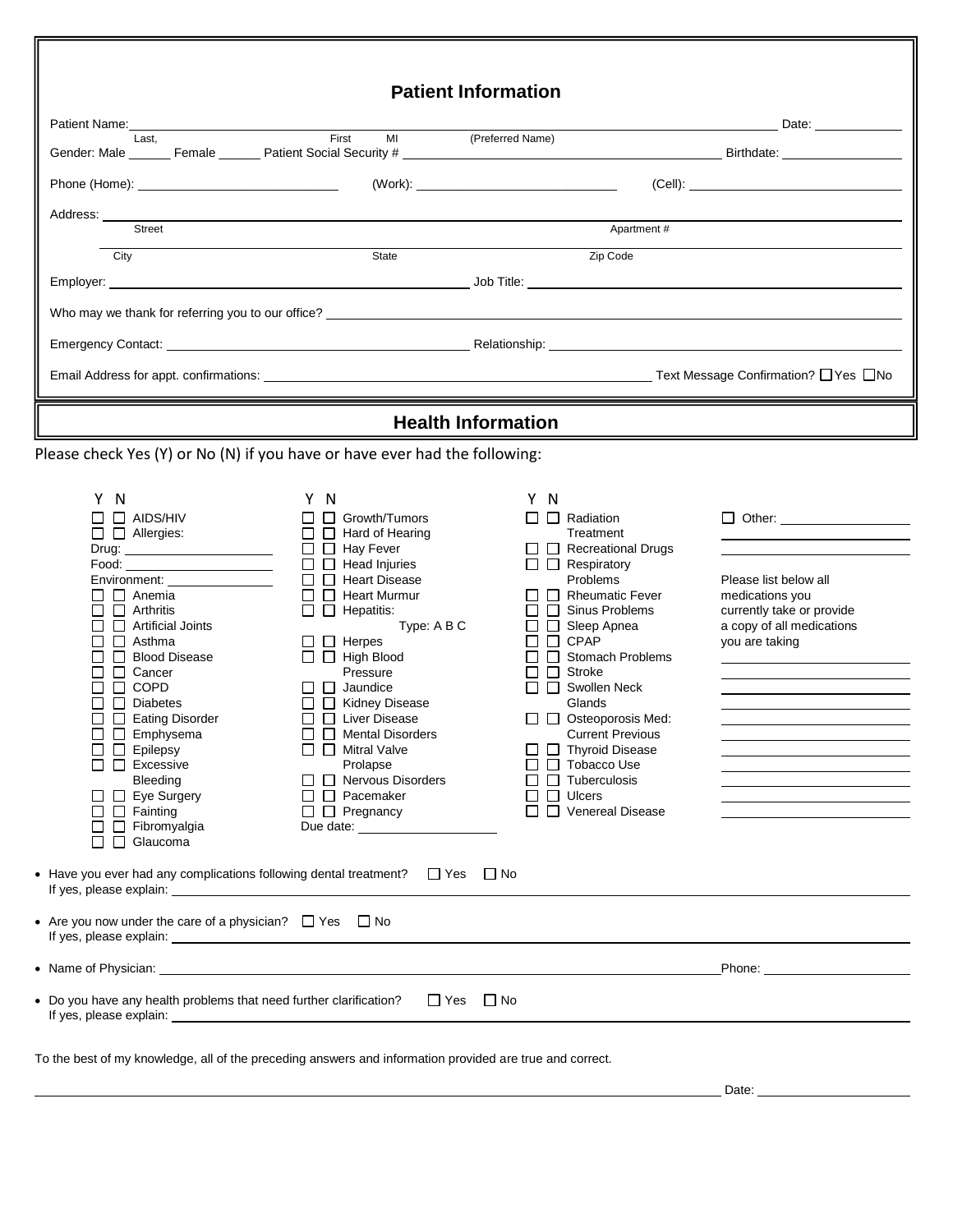| <b>Responsible Party Information</b>                                                                                                                                                                                                            |                                                                                                                                                                                                                                      |  |  |  |  |
|-------------------------------------------------------------------------------------------------------------------------------------------------------------------------------------------------------------------------------------------------|--------------------------------------------------------------------------------------------------------------------------------------------------------------------------------------------------------------------------------------|--|--|--|--|
| Responsible Party: □ Patient □ Spouse □ Parent                                                                                                                                                                                                  |                                                                                                                                                                                                                                      |  |  |  |  |
| Name: _________                                                                                                                                                                                                                                 |                                                                                                                                                                                                                                      |  |  |  |  |
| Female<br>Male<br>$\Box$                                                                                                                                                                                                                        |                                                                                                                                                                                                                                      |  |  |  |  |
|                                                                                                                                                                                                                                                 | Birth Date: <u>________________________________</u>                                                                                                                                                                                  |  |  |  |  |
|                                                                                                                                                                                                                                                 | Phone (Home): _______________(Work):_____________(Cell): _______________Best time/# to call: _______                                                                                                                                 |  |  |  |  |
|                                                                                                                                                                                                                                                 |                                                                                                                                                                                                                                      |  |  |  |  |
| Street                                                                                                                                                                                                                                          | Apartment#                                                                                                                                                                                                                           |  |  |  |  |
| City                                                                                                                                                                                                                                            | Zip Code<br>State                                                                                                                                                                                                                    |  |  |  |  |
|                                                                                                                                                                                                                                                 |                                                                                                                                                                                                                                      |  |  |  |  |
|                                                                                                                                                                                                                                                 | <b>Responsible Party Employment Information</b>                                                                                                                                                                                      |  |  |  |  |
|                                                                                                                                                                                                                                                 | Employer Name: <u>Name: Name: Name of the Contract of the Construction of the Constantial Construction:</u>                                                                                                                          |  |  |  |  |
| Address: Analysis and the contract of the contract of the contract of the contract of the contract of the contract of the contract of the contract of the contract of the contract of the contract of the contract of the cont<br><b>Street</b> | Phone                                                                                                                                                                                                                                |  |  |  |  |
|                                                                                                                                                                                                                                                 | City,<br>State Zip Code                                                                                                                                                                                                              |  |  |  |  |
|                                                                                                                                                                                                                                                 | <b>Insurance Information</b>                                                                                                                                                                                                         |  |  |  |  |
| Primary                                                                                                                                                                                                                                         |                                                                                                                                                                                                                                      |  |  |  |  |
| Name of Insured: ___________________                                                                                                                                                                                                            | $\blacksquare$ is insured a patient? $\blacksquare$ Yes $\blacksquare$ No                                                                                                                                                            |  |  |  |  |
| First<br>I ast                                                                                                                                                                                                                                  | MI                                                                                                                                                                                                                                   |  |  |  |  |
| Insured's Birth Date: __________________ID#: ___________________Group #: __________________________                                                                                                                                             |                                                                                                                                                                                                                                      |  |  |  |  |
| <b>Street</b>                                                                                                                                                                                                                                   | City<br>State<br>Zip Code                                                                                                                                                                                                            |  |  |  |  |
|                                                                                                                                                                                                                                                 |                                                                                                                                                                                                                                      |  |  |  |  |
| Address: __________                                                                                                                                                                                                                             |                                                                                                                                                                                                                                      |  |  |  |  |
| <b>Street</b>                                                                                                                                                                                                                                   | City,<br>State Zip Code<br>Phone                                                                                                                                                                                                     |  |  |  |  |
| Patient's relationship to insured: [ Self   Spouse   Child   Other   Child   Other   Child   Other   Child   Other   Child   Other   Child   Other   Child   Other   Child   Other   Child   Other   Child   Other   Child                      |                                                                                                                                                                                                                                      |  |  |  |  |
|                                                                                                                                                                                                                                                 |                                                                                                                                                                                                                                      |  |  |  |  |
|                                                                                                                                                                                                                                                 |                                                                                                                                                                                                                                      |  |  |  |  |
| <b>Secondary</b>                                                                                                                                                                                                                                |                                                                                                                                                                                                                                      |  |  |  |  |
| Name of Insured: ____                                                                                                                                                                                                                           | is insured a patient? $\Box$ Yes<br>No.                                                                                                                                                                                              |  |  |  |  |
| First<br>Last<br>Insured's Birth Date: ______________________ ID#: ______________________________                                                                                                                                               | MI<br>Group #: Network of the Second Second Second Second Second Second Second Second Second Second Second Second Second Second Second Second Second Second Second Second Second Second Second Second Second Second Second Second Se |  |  |  |  |
| Insured's Address: North States and States and States and States and States and States and States and States and States and States and States and States and States and States and States and States and States and States and                  |                                                                                                                                                                                                                                      |  |  |  |  |
| <b>Street</b>                                                                                                                                                                                                                                   | Zip Code<br>City<br>State                                                                                                                                                                                                            |  |  |  |  |
|                                                                                                                                                                                                                                                 |                                                                                                                                                                                                                                      |  |  |  |  |
| Address: Andreas Address and Address and Address and Address and Address and Address and Address and Address a<br>Street                                                                                                                        | City,<br>Zip Code<br>State<br>Phone                                                                                                                                                                                                  |  |  |  |  |
| Patient's relationship to insured: Self Spouse C Child                                                                                                                                                                                          | Other _____________                                                                                                                                                                                                                  |  |  |  |  |
| Insurance Plan Name and Address <b>contract the Contract of Address</b> and Address and Address and Address and Address                                                                                                                         |                                                                                                                                                                                                                                      |  |  |  |  |
|                                                                                                                                                                                                                                                 |                                                                                                                                                                                                                                      |  |  |  |  |